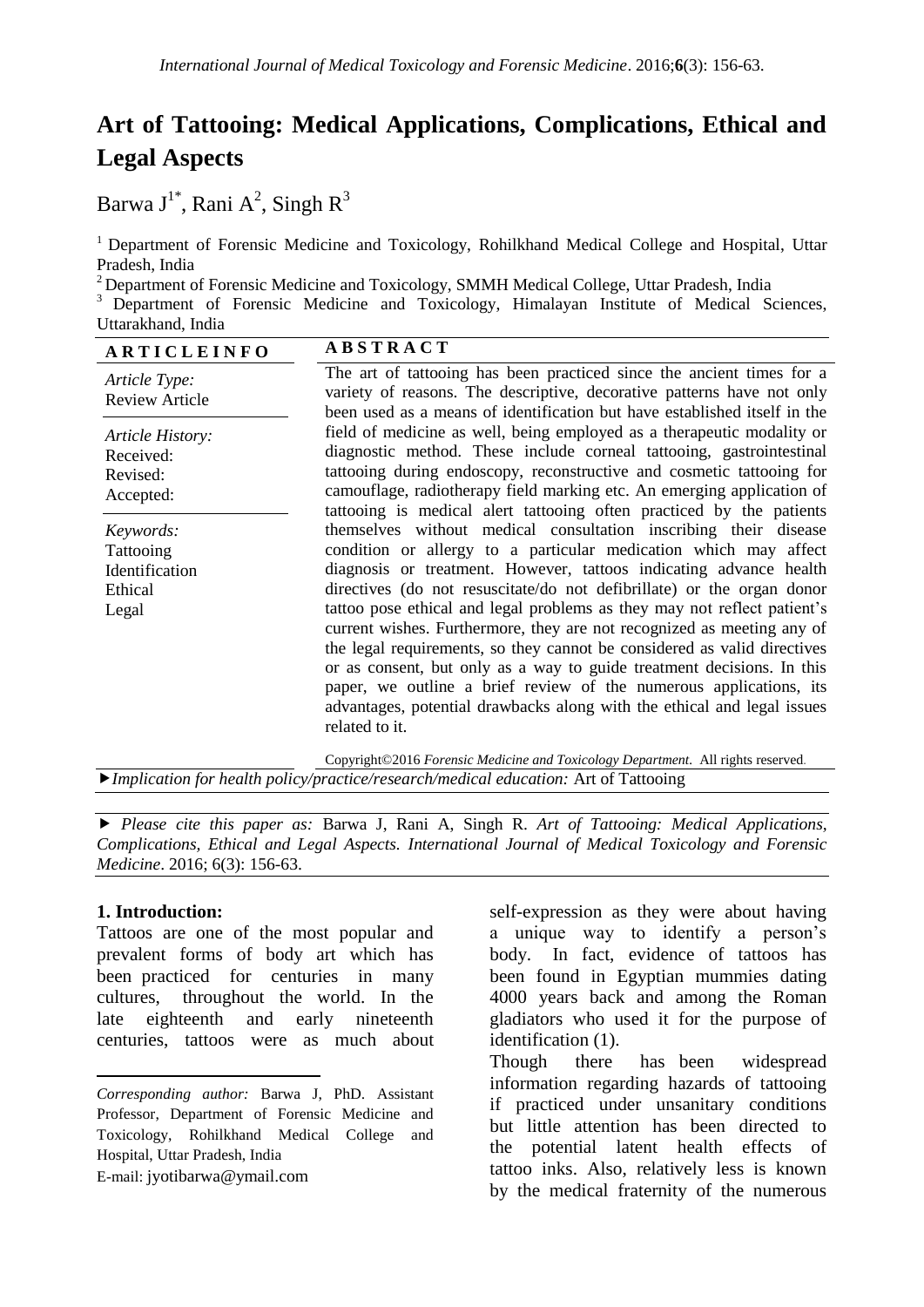medical conditions, where tattooing is employed as a diagnostic or therapeutic intervention. In fact, rampant inappropriate use of some of the tattoos may even pose ethical and legal problems.

# **2. Applications of Tattooing: Forensic**

Tattoos are being used as a means of identification as it depicts name, religious belief, place of origin, group, personal interests, or a gang to which person belongs. It is particularly useful when fingerprints or dental records are unavailable for comparison. However, as the body decomposes, tattoos can discolour and fade, making them difficult to be comprehendible. Application of 3% hydrogen peroxide to the tattoo site and infrared imaging has been reported to aid in identification (1, 2).

Interestingly, in 2011, tattoo of a gang member on his chest depicting detailed murder scene at a liquor store, lead to confession and conviction of that crime whic had stumped an L.A. County sheriff's investigator for about 4 years. He had eventually given up hope of solving it; while flipping through the snapshots of suspected gang members who were caught for some petty crime, this particular tattoo caught his attention bringing back rush of memories and hence the conviction (3) (Figure 1).



**Fig. 1.** Tattoo on chest of a California gangster depicting crime scene (shooting) of a murder in 2004 at a liquor store in Pico Rivera.

# **Medical**

1. *Gastrointestinal tattooing*: It is done with the help of India ink or a similar presterilized commercial preparation which, when injected sub-mucosally produces a zone of blue-black discoloration, grossly visible from both the mucosal and serosal surfaces during endoscopy. This aids in visualization of oesophageal/bowel segments which not only decreases the risk of resecting wrong segment but also facilitates identification/relocation of subtle mucosal lesions at the time of subsequent endoscopy or biopsy  $(4-6)$ .

2. *Radiotherapy field marking*: It is used routinely in the department of radiotherapy in cancer patients, to mark the site of desired area of radiation exposure, thereby ensuring accurate targeting of the therapy. The procedure is done by the use of 18 or 19 gauge hypodermic needle and India ink; several small, black marks 1 mm to 2 mm in size are applied by a medical professional (7). However, since, these marks are permanent, this may result in psychological trauma to the patient hence, temporary marks which last for about 6 to 7 weeks are an alternative but it is prone to fading, which is a key limitation (1, 8).

3. *Reconstructive and cosmetic tattooing*: These procedures are done to hide the unsightly scar marks as well as to improve pigmentation of skin in cases of natural or surgical disfigurement to the body, thereby boosting confidence and improving the quality of life. However, the patients should be informed that these tattoos are likely to fade and require re-tattooing in due course of time (7, 9).

Areolar reconstruction:

Following mastectomy, breast reconstruction can provide significant psychosocial benefits for women and is usually reserved as the final step which is critical for providing an aesthetically pleasing breast (10). Patients with loss of the nipple and areola from cancer excision, trauma, or congenital absence continue to experience psychological distress even long after breast mound reconstruction has taken place. Studies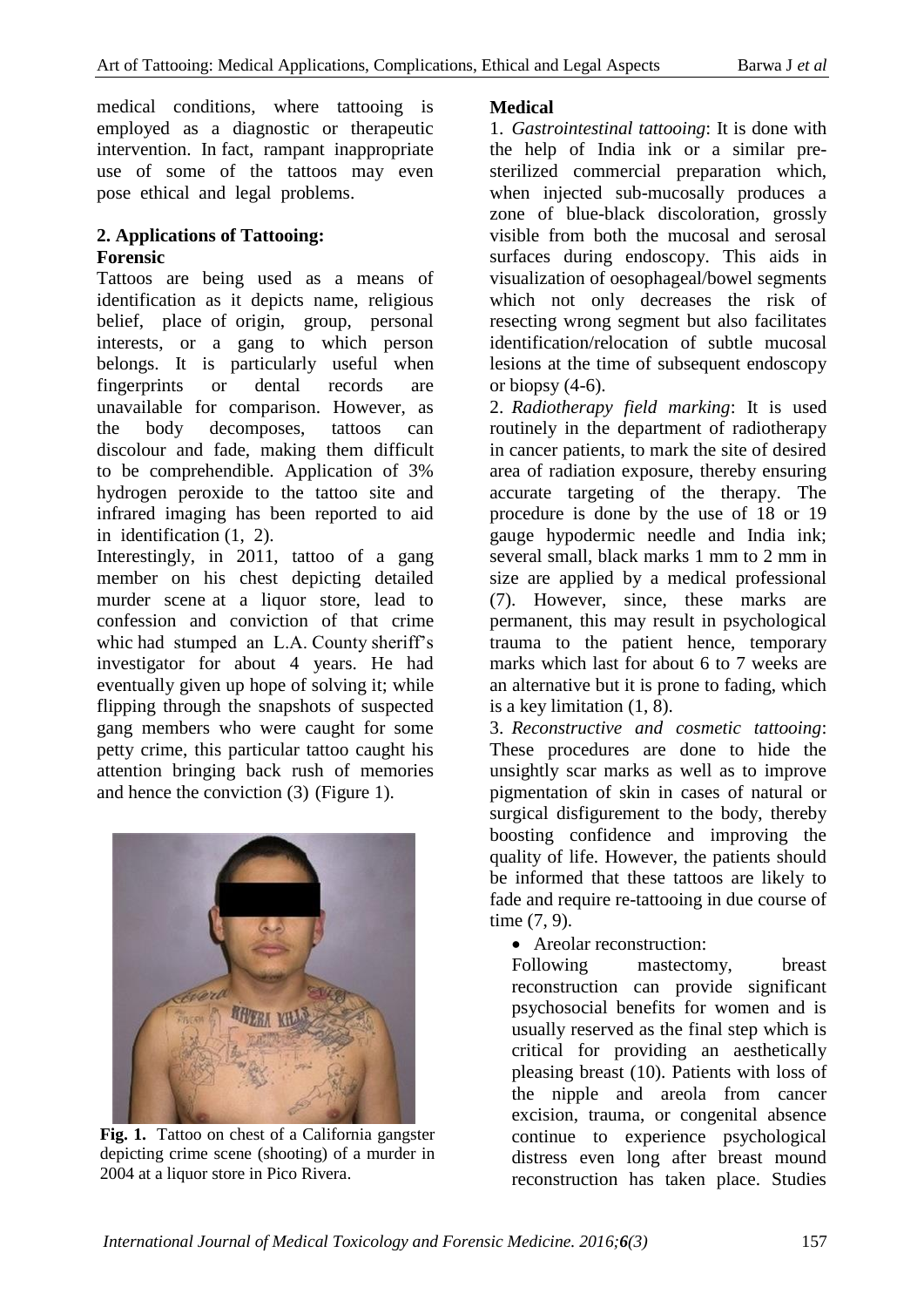have shown that recreation of the nippleareola complex has a high correlation with overall patient satisfaction and acceptance of body image (11-14). The primary intradermal tattooing and nipple sharing technique for nipple-areola reconstruction is simple and can be done under local anaesthesia as compared to other conventional techniques that leave a residual scar (15, 16).

• Corneal tattooing:

It is the practice of tattooing cornea of the eye; of all the reasons, most patients receive treatment to alter the cosmetic appearance of their eyes due to disease or accident. Thus, corneal scarring and leucoma are the leading causes for cosmetic tattooing. Some patients also receive treatment for optical purposes, including decreasing a circumstantial glare within the iris. The ink that is used in regular tattoos is injected under the top layer of the eye using a hypodermic syringe. Different methods and procedures exist along with varied opinions concerning the safety and success of this practice  $(17)$ .

• Scar camouflage:

Decorative tattooing by non-medical professional has been carried out for a long time in which scars were covered with beautiful tattoo designs rendering the scar inconspicuous, even on close inspection (18). Cosmetic disfiguration by conditions like vitiligo, burns, scar of alopecia and other cosmetically undesirable scars especially after operative techniques are commonly encountered by medical experts in day to day practice. Tattooing by medical professional can thereby be applied in treating these scars for re-pigmentation of skin when conventional methods are not indicated, as an alternative to laser and other forms of treatment (19-21).

• Permanent make-up:

It is a cosmetic technique which employs tattoos for permanent pigmentation of the dermis, as a means of producing designs that resemble makeup, such as eyeliner and other permanent enhancing colours to the skin of the face, lips, and eyelids. It is also used to produce artificial eyebrows, particularly in people who have lost them as a consequence of old age, disease, such as alopecia, chemotherapy, or a genetic disturbance. This art is found to be extremely beneficial to the people allergic to conventional makeup or to those having disabilities that make applying makeup difficult (22). As with conventional tattoos, permanent makeup can be difficult to remove and have complications: non-expert administration can even cause severe allergic reaction or first-degree burns (23).

# **3. Risks and Complications of Tattooing:**

Improper sterilization of tattooing needles and tattoo ink in public tattoo parlors can cause a wide range of diseases and skin reactions (24-31).

These reactions involve pyodermal infections such as temporary inflammation at the sites of needle punctures, impetigo, ecthyma, cellulitis, erysipelas, and furunculosis. A recent report described severe allergic reactions resistant to topical or systemic therapy with steroids in combination with topical tacrolimus, especially after exposure to red dye (23). Hepatitis C and Human immunodeficiency virus has been shown in epidemiologic studies to be transmissible via non sterile needles. Other transmissible infections include syphilis, leprosy, tuberculosis cutis, rubella, chancroid, tetanus, and molluscum contagiosum. Cutaneous conditions that localize in tattooed areas include vaccinia, verruca vulgaris, herpes simplex, herpes zoster, psoriasis, lichen planus, keratosis follicularis (Darier disease), chronic discoid lupus erythematosus, and ker-atoacanthoma. Other possible conditions include keloid, sarcoidal granuloma, erythema multiform, localized scleroderma, and lymphadenopathy. Skin reactions to tattooing include aseptic inflammation and acquired sensitivity to tattoo dyes, especially red dyes (26, 32, 33). Also, people with diabetes should avoid tattooing of feet or lower legs in view of impaired healing (1).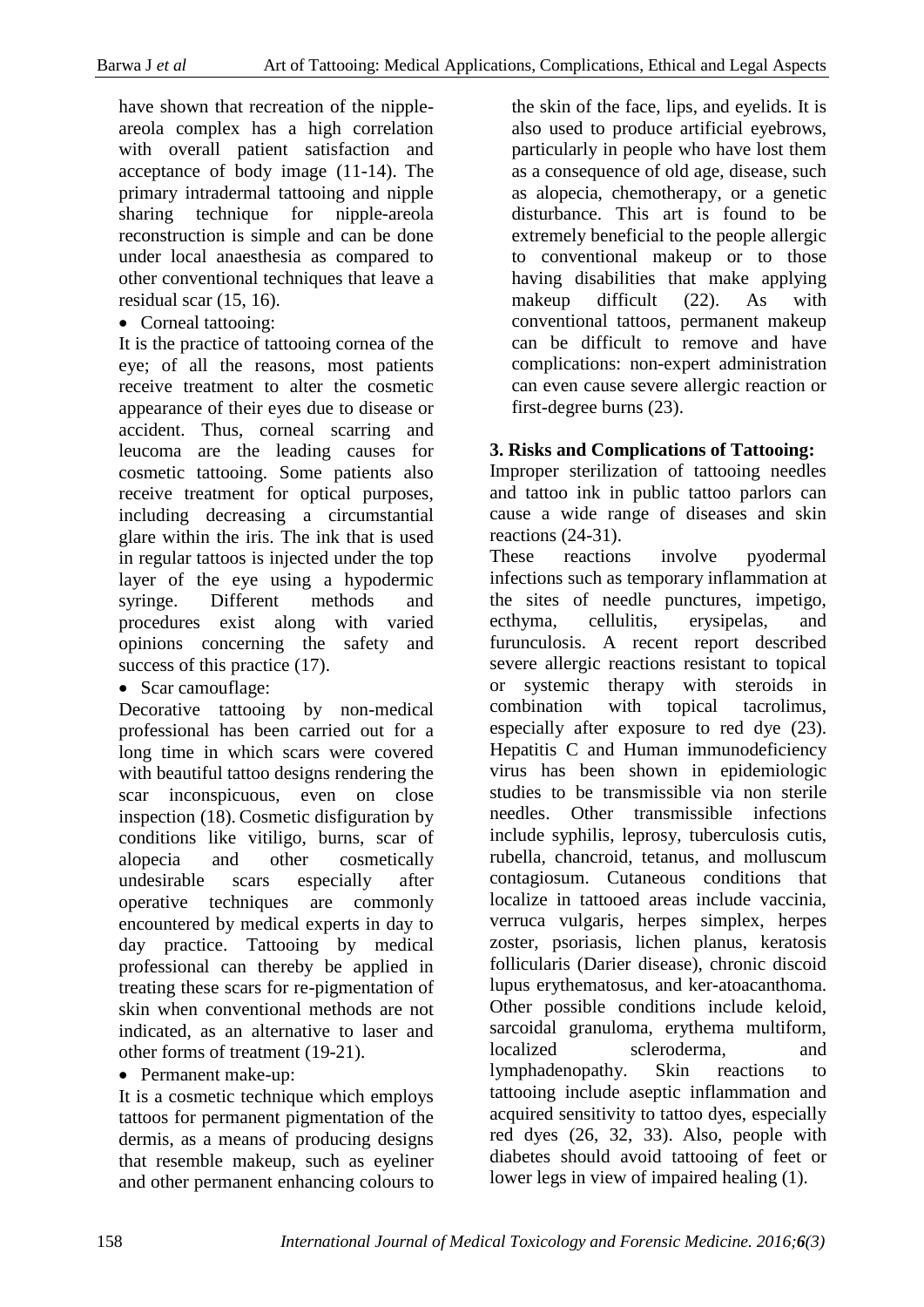A number of Malignancies are reported to arise within tattoos such as squamous cell carcinoma, basal cell carcinoma, malignant melanoma, leiomyosarcoma, primary non-Hodgkin lymphoma, and dermatofibrosarcoma protuberans (27). These malignancies may be considered coincidental, but carcinogenicity of the tattooing colorants is a concern to be addressed. Nevertheless, a malignancy within a tattoo is more difficult to identify on skin examination (1).

Burns may also rise during magnetic resonance imaging as the metallic ferric acid pigments used in tattoos can conduct heat on skin during the procedure, resulting in traumatic burns. This has been reported to occur in tattoos with nonferrous pigments as well (29). Patients should be asked before an MRI if they have a tattoo, so that this complication can be avoided (1).

A study was conducted to survey the presence of knowledge of the risks involved in application of these body arts. Although 90.1% of the sample population was aware of the possible transmission of infectious diseases, 28.1% did not know that there are other kinds of risks, such as allergies, scars or bleeding (34). This could be considered an emerging problem of Public Health, in particular because the decision to undergo these procedures is often not shared with the family or experts in the field. As a matter of fact, encouraging people specially the young adults to talk with others (health professionals) about body art, asking specific questions and knowing enough is helpful to better judge the quality and hygiene of the artist activities; thus, reducing the health risks (35).

# **4. Ethical and Legal Problems: Medical alert tattooing**

It is a form of medical identification similar to medical alert jewelry, ie, bracelets and necklaces, to alert the first responders to certain medical condition such as having diabetes or allergy to a specific drug (Figure 2a, 2b and 2b). This kind of medical tattoos have gained popularity in the past few years, with people choosing to tattoo their wrists or other body parts with health warnings instead of wearing standard MedicAlert bracelets or necklaces. But unfortunately, most of the paramedics and emergency room doctors might not notice these tattoos, possibly leading to inappropriate treatment (36). Moreover, this practice is currently unregulated by the medical community with only a few reports of its use published (36- 38).

Emergency medical personnel/ technicians are well trained to search unresponsive patients for health related items, including presence of any medical alert necklaces or bracelets. Earlier, tattooing for disease identification purposes was not a trend hence, it is still not an officially recognized procedure, but now as this practice is on the rise, these personnel need to be aware and more vigilant in looking for such signs. However, identifying medical alert tattoos in emergency situations is much more difficult and could pose to be a problem especially in people with extensive decorative tattooing (1).

There is no doubt that such alerts can be lifesaving, but as more people turn to medical



**Fig. 2.** a, b and c: Tattoo depicting heath warning such as diabetes and drug allergy.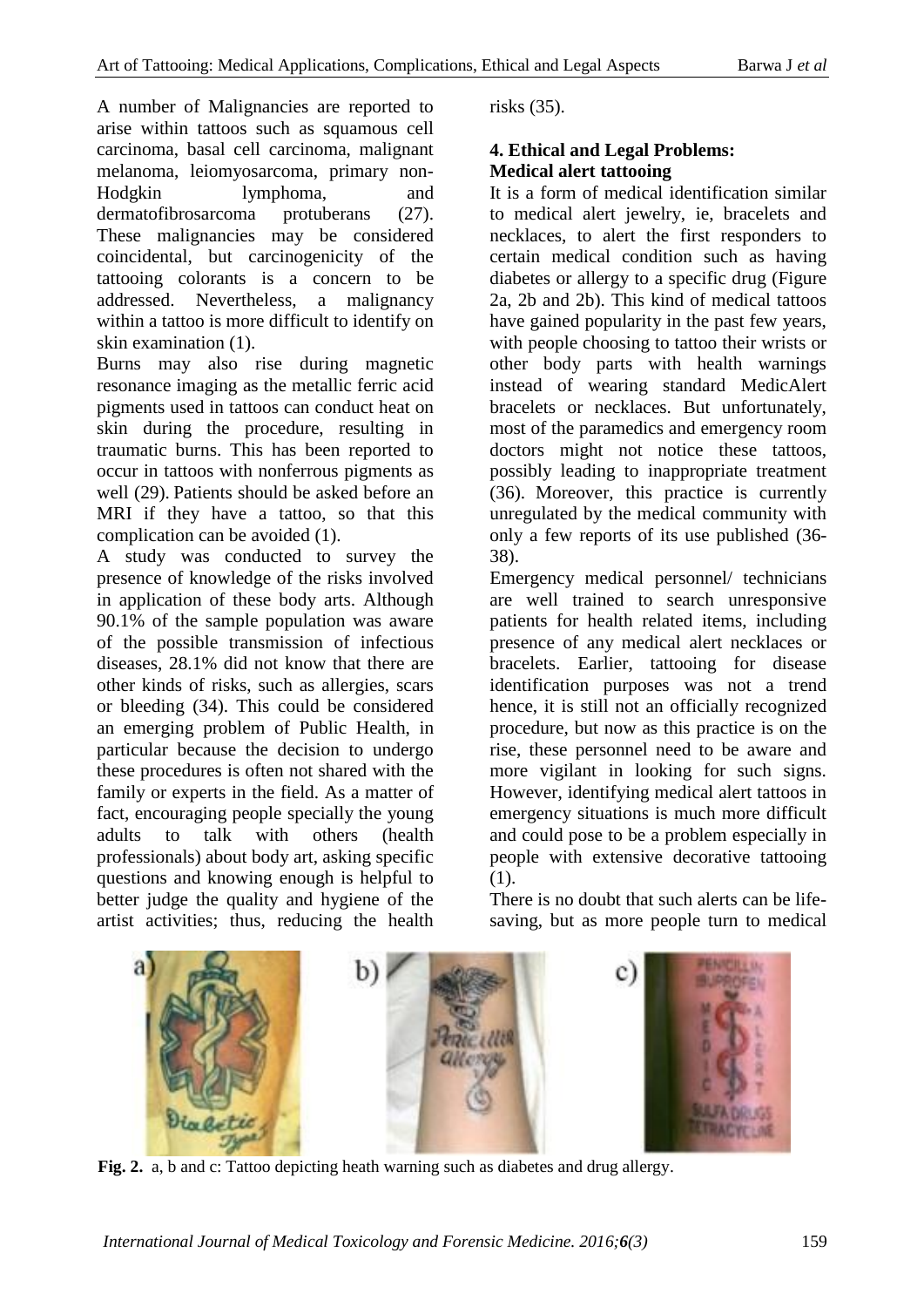

Fig. 3. a and b: Tattoo depicting 'do not resuscitate' directives.

tattoos, specific guidelines needs to be implemented regarding their appearance as well as site or location. With the emerging trends and recent advances successfully being made in the field of medicine, there should be universal awareness and training of the medical personnel pertaining to this aspect. A medical tattoo definitely, could be of immense help if someone loses a medical alert bracelet/ necklace during a car crash or a mishap (36-38).

An area of paramount concern is the tattoo depicting specific desires for care, such as do-not-resuscitate (DNR) directives or the organ donor tattoo (39) (Figure 3a and 3b). Do-not-resuscitate (DNR) orders, after a discussion between the patient and the medical team have been in use in hospitals nationwide for over 20 years (40, 41). While many western countries have enacted legislation on DNR orders, the extent to which they explicitly set standards for DNR discussions vary from state to state (42, 43).

The same instruction regarding resuscitation in the form of a tattoo on the body however is not recognized as meeting the legal requirements for advance directives.

Physicians are only provided liability to protection if the DNR order is legally recognized, DNR form requires signatures from the patient, their doctor, and two witnesses; tattoo is not a legal document. Apart from this, there are other reasons as well why emergency doctors probably will not respect a patient's DNR tattoo. It is ambiguous in nature and can create uncertainty for emergency responders who must make decisive and immediate life or death decisions. A doctor may wonder, if the DNR tattoo really means "do not resuscitate", or for "Department of Natural Resources" or his initials or could merely be the name of a band which the person is fond of (44). Given that the tattoo is permanent, the doctor may wonder if the patient has changed their view on resuscitation, but has not changed the tattoo (45). Moreover, a legally binding DNR must be revocable, which is made even more difficult with a permanent tattoo (44). Though, it may provoke a moral dilemma whether treatment is to be provided to such patients or not, but in spite of all this, resuscitative treatment is considered to be ethical and mandatory for



**Fig. 4.** a and b: Tattoo depicting desire for organ donation.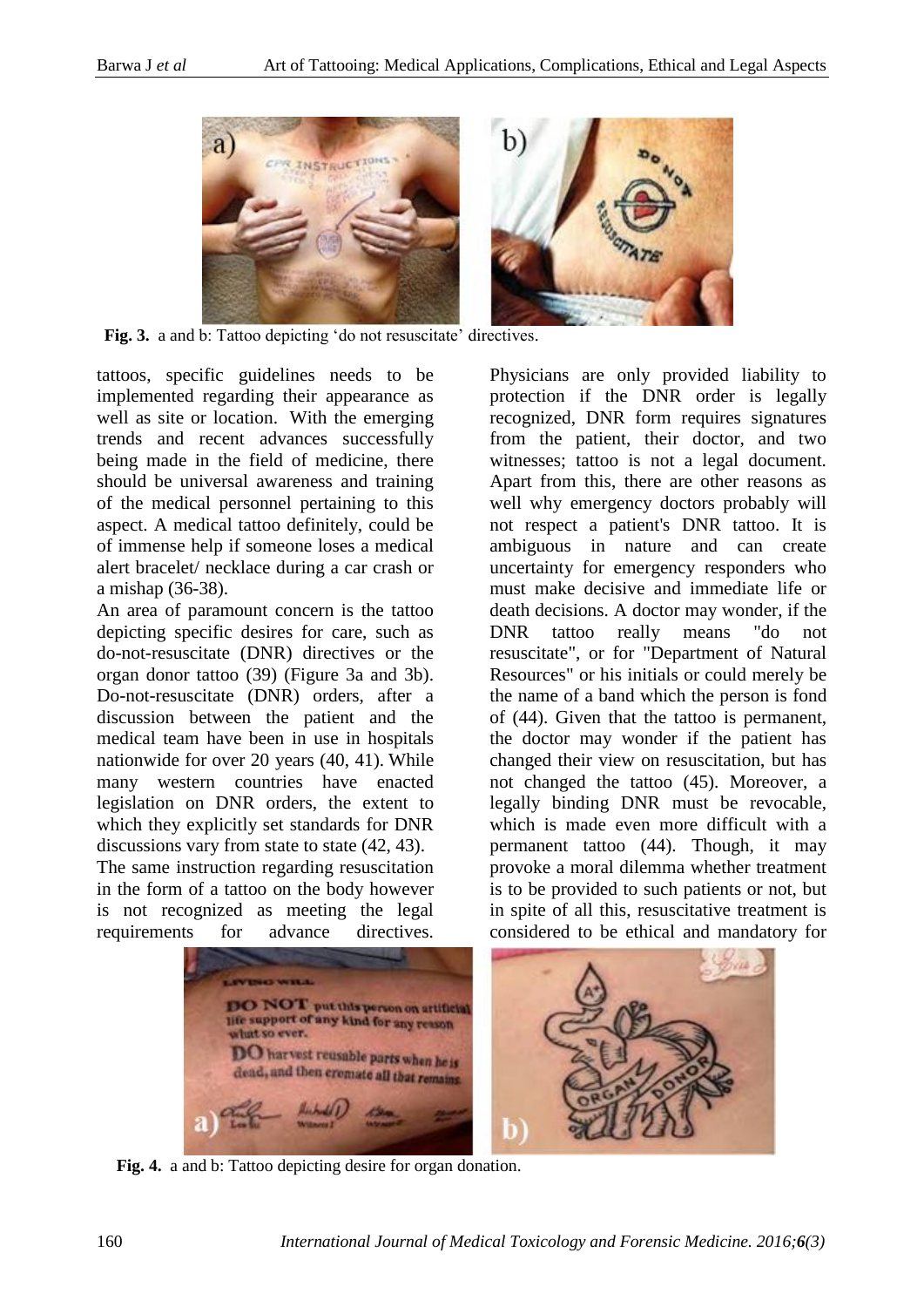#### all.

#### **Organ donor tattoo**

Similarly, as discussed earlier with the DNR tatoo, an organ donation tattoo (Figure 4a and 4b) also is not legally valid and may not reflect patient's current wishes. Organ donation requires the presence of consent or willingness of the donor and if that's not possible or not known then those of the family members (46). Though the presence of a tattoo depicting 'organ donor' or any related statement itself indicate his/ her desire or expression for the same at some point of time in his/her life (47), retrieval of organ may pose a problem especially if the next of kin do not comply with the tattoo on the body of deceased (48).

#### **Tattoo without consent**

Furthermore, forcibly tattooing objectionable words on the part of someone else's body without consent is considered unethical and deserves strict punishment. It is not only cruel and inhuman but also violates the right of an individual. There have been few instances in the past worldwide. In India, tattooing of the word 'JEBKATRI' (meaning 'thief') was done on the forehead of 4 women following arrest by the Punjab police personnel, in the year 1994. This incidence eventually blew up into a national controversy over police conduct and how far authorities would go to control crime. However, as the matter was pending before the High Court, the National Human Rights Commission decided to intervene under Section 12 (b) of the Protection of Human Rights act. An Affidavit was filed through a Counsel whose all of the suggestions were later on accepted by the High court (49). Similar incidence took place in Oklahama City in the year 2011 where the word 'RAPEST' was tattooed on the forehead of a teenage boy, it was actually a misspelling for 'RAPIST' which they had intended to ink. Along with the tattoo, the victim was kidnapped, assaulted and his genitals were shocked with a stun gun in order to seek revenge for alleged sexual assault (50).

Cases such as these should be dealt by the court of law with more stringent punishment as the mental agony and pain of the victim is beyond any imagination, though monetary compensation for the damages as well as for tattoo removal/ plastic surgery may provide some relief.

## **5. Conclusion:**

Considering the manifold applications and their associated advantages in various fields, this age old art of tattooing will definitely continue to gain popularity in future. In general, because of its ambiguity and the potential for compromising the integrity of both, the emergency medical system and the doctors/paramedics involved, neither a tattoo nor similar nonstandard directives should be followed. The medical personnel should, however, weigh nonstandard directives in direct proportion to their reliability and with consideration of the surrounding medical situation. Hence, it is suggested that nationwide legislation along with awareness among the population needs to be redressed in order to prevent inadvertent use of such tattoos.

#### **6. References:**

1. Glassy CM, Glassy MS, Aldasouqi S.Tattooing: medical uses and problems. Cleve Clin J Med. 2012;79(11):761-70.

2. Saukko P, Knight B. Knight's forensic pathology. 3rd ed. London: Arnold; 2004. p. 100-1.

3. http://articles.latimes.com/2011/apr/22/local/l a-me-tattoo-20110422 last visited on 30-08-2015 4. Snider TE, Goodell WM, Pulitzer DR. Gastrointestinal tattoos. Arch Pathol Lab Med. 1994;118(6):640-1.

5. Luigiano C, Ferrara F, Morace C, Mangiavillano B, Fabbri C, Cennamo V, et al. Endoscopic tattooing of gastrointestinal and pancreatic lesions. Advances in Therapy. 2012;29(10):864-73.

6. Shaffer RT, Francis JM, Carrougher JG, Root SS, Angueira CE, Szyjkowski R, et al. Indian ink tattooing in esophagus. Gastrointestinal Endoscopy. 1998;47(3):257-60.

7. Vassileva S, Hristakieva E. Medical applications of tattooing. Clin Dermatol. 2007;25:367–74.

8. Dawson, LA, Sharpe MB. Image-guided radiotherapy: rationale, benefits, and limitations. Lancet Oncol. 2006;7(10):848–58.

9. Setlur J. Cosmetic and reconstructive medical tattooing. Curr Opin Otolaryngol Head Neck Surg. 2007;15(4):253-7.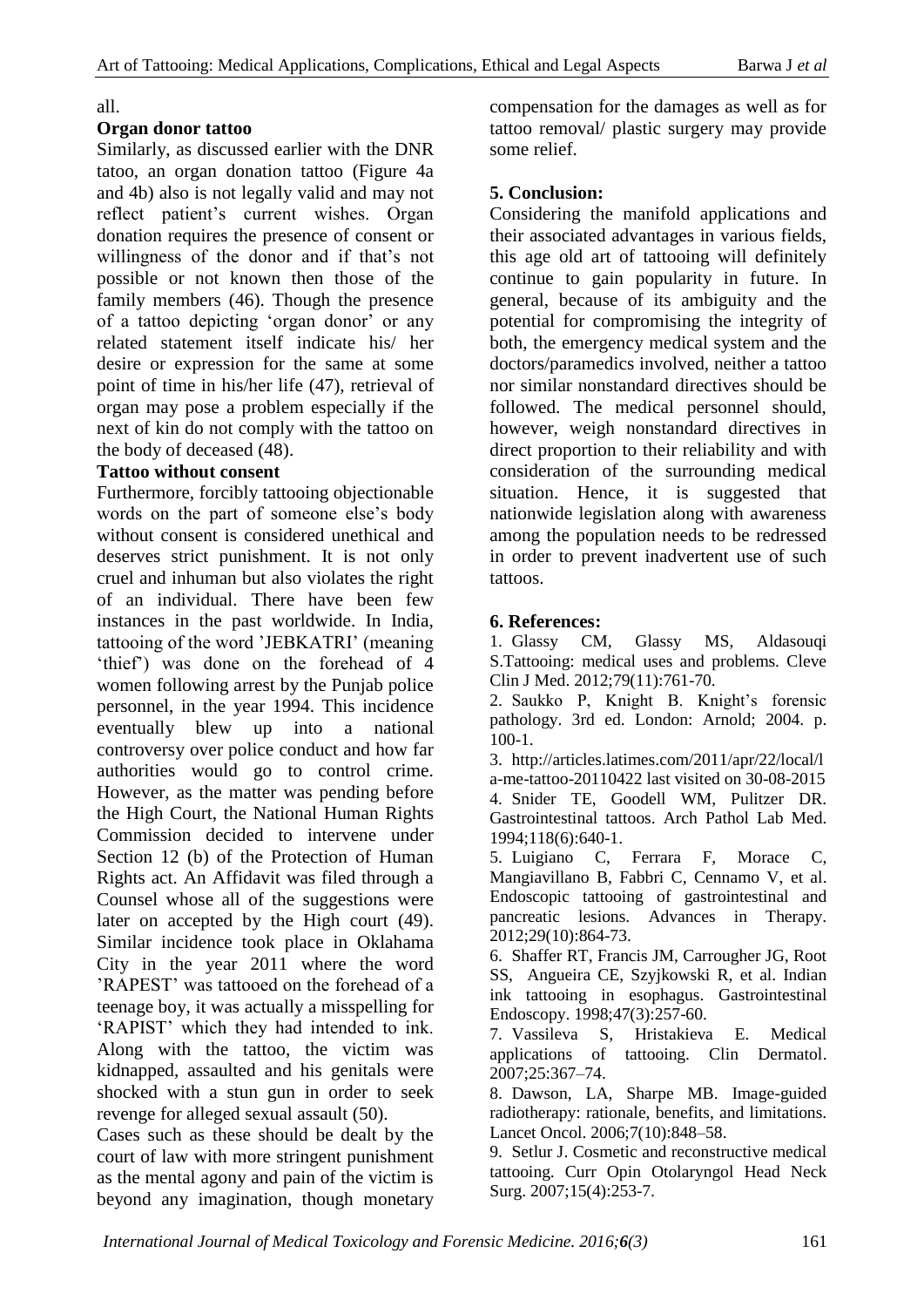10.Few JW, Marcus JR, Casas LA. Long-term predictable nipple projection following reconstruction. Plast Reconstr Surg. 1999;104(5):1321-4.

11.Chen SG, Chiu TF, Su WF, Chou TD, Chen TM, Wang HJ. Nipple-areola complex reconstruction using badge flap and intradermal tattooing. Br J Surg. 2005;92(4):435-7.

12.Goh SC, Martin NA, Pandya AN, Cutress RI. Patient satisfaction following nipple-areolar complex reconstruction and tattooing. J Plast Reconstr Aesthet Surg. 2011;64(3):360-3.

13.Hoffman S, Mikell A. Nipple-areola tattooing as part of breast reconstruction. Plast Surg Nurs. 2004;24(4):155-7.

14.Evans KK, Rasko Y, Lenert J. The use of calcium hydroxylapatite for nipple projection after failed nipple-areolar reconstruction: early results. Ann Plast Surg. 2005;55(1):25-9; discussion 29.

15.Bhatty MA, Berry RB. Nipple-areola reconstruction by tattooing and nipple sharing. Br J Plast Surg. 1997;50(5):331-4.

16.Mohamed SA, Parodi PC. A modified technique for nipple-areola complex reconstruction. Indian Journal of Plastic Surgery. 2011;44(1):76-80.

17.Lee JE, Jun JB, Choi HY, Oum BS, Lee JS. Corneal tattooing to mask subsequent opacification after amniotic membrane grafting for stromal corneal ulcer. Acta Ophthalmol Scand. 2006;84(5):696-8.

18.Spyropoulou GA, Fatah F. Decorative tattooing for scar camouflage: patient innovation. J Plast Reconstr Aesthet Surg. 2009;62(10):353-5.

19.Kim EK, Chang TJ, Hong JP, Koh KS. Use of tattooing to camouflage various scars. Aesthetic Plast Surg. 2011;35(3):392-5.

20.Traquina AC. Micropigmentation as an adjuvant in cosmetic surgery of the scalp. Dermatol Surg 2001;27:123-8.

21.Guyuron B, Vaughan C. Plast Reconstr Surg. Medical-grade tattooing to camouflage depigmented scars. 1995;95(3):575-9.

22.De Cuyper C. Permanent makeup: indications and complications. Clin Dermatol 2008;26:30– 34.

23.Wenzel SM, Welzel J, Hafner C, Landthaler M, Bäumler W. Permanent make-up colorants may cause severe skin reactions. Contact Dermatitis 2010; 63:223–7.

24.Sperry K. Tattoos and tattooing. Part II: gross pathology, histopathology, medical complications, and applications. Am J Forensic Med Pathol 1992;13:7–17.

25.Jacob CI. Tattoo-associated dermatoses: a case report and review of the literature. Dermatol Surg 2002;28:962–5.

26.Kaur RR, Kirby W, Maibach H. Cutaneous allergic reactions to tattoo ink. J Cosmet Dermatol 2009;8:295–300.

27.Reddy KK, Hanke CW, Tierney EP. Malignancy arising within cutaneous tattoos: case of dermatofibrosarcoma protuberans and review of literature. J Drugs Dermatol 2011;10:837–42.

28.Price RR. The AAPM/RSNA physics tutorial for residents. MR imaging safety considerations. Radiological Society of North America. Radiographics. 1999;19:1641–51.

29.Franiel T, Schmidt S, Klingebiel R. Firstdegree burns on MRI due to nonferrous tattoos. AJR Am J Roentgenol. 2006; 187(5):W556.

30.Chikkamuniyappa S, Sjuve-Scott R, Lancaster-Weiss K, Miller A, Yeh IT. Tattoo pigment in sentinel lymph nodes: a mimicker of metastatic malignant melanoma. Dermatol Online J. 2005;11:14.

31.Morte PD, Magee LM. Hyperalgesia after volar wrist tattoo: a case of complex regional pain syndrome? J Clin Neuromuscul Dis. 2011;12:118–21.

32.Aberer W, Snauwaert JE, Render UM. Allergic reaction to pigments and metals. In: Christa De Cuyper, editor. Dermatologic complications with body art: Tattoos, piercings and permanent makeup, 1st ed. Belgium: Springer link. 2010. p. 66-73.

33.Sanghavi SA, Dongre AM, Khopkar US. Tattoo reactions-An epidemic on the surge: A report of 3 cases. Indian J Dermatol Venereol Leprol. 2013;79:231-4.

34.Greif J, Hewitt W, Armstrong ML. Tattooing and Body Piercing: body art practices among college students. Clin Nurs Res. 1999;8:368-85.

35.Quaranta A, Napoli C,Fasano F, Montagna C, Caggiano G, Montagna MT. Body piercing and tattoos: a survey on young adults' knowledge of the risks and practices in body art. Quaranta et al. BMC Public Health. 2011;11:774-81.

36.Aldasouqi S. A medical alert tattoo. Am Fam Physician. 2011;83:796.

37.Nag S, McCulloch A. An informative tattoo. Postgrad Med J. 2003;79:402.

38.Barclay P, King H. Tattoo medi-alert. Anaesthesia. 2002;57:625.

39.Hall SA. An analysis of dilemmas posed by prehospital DNR orders. J Emerg Med. 1997;15(1):109-11.

40.Yuen JK, Reid MC, Fetters MD. Hospital donot-resuscitate orders: why they have failed and